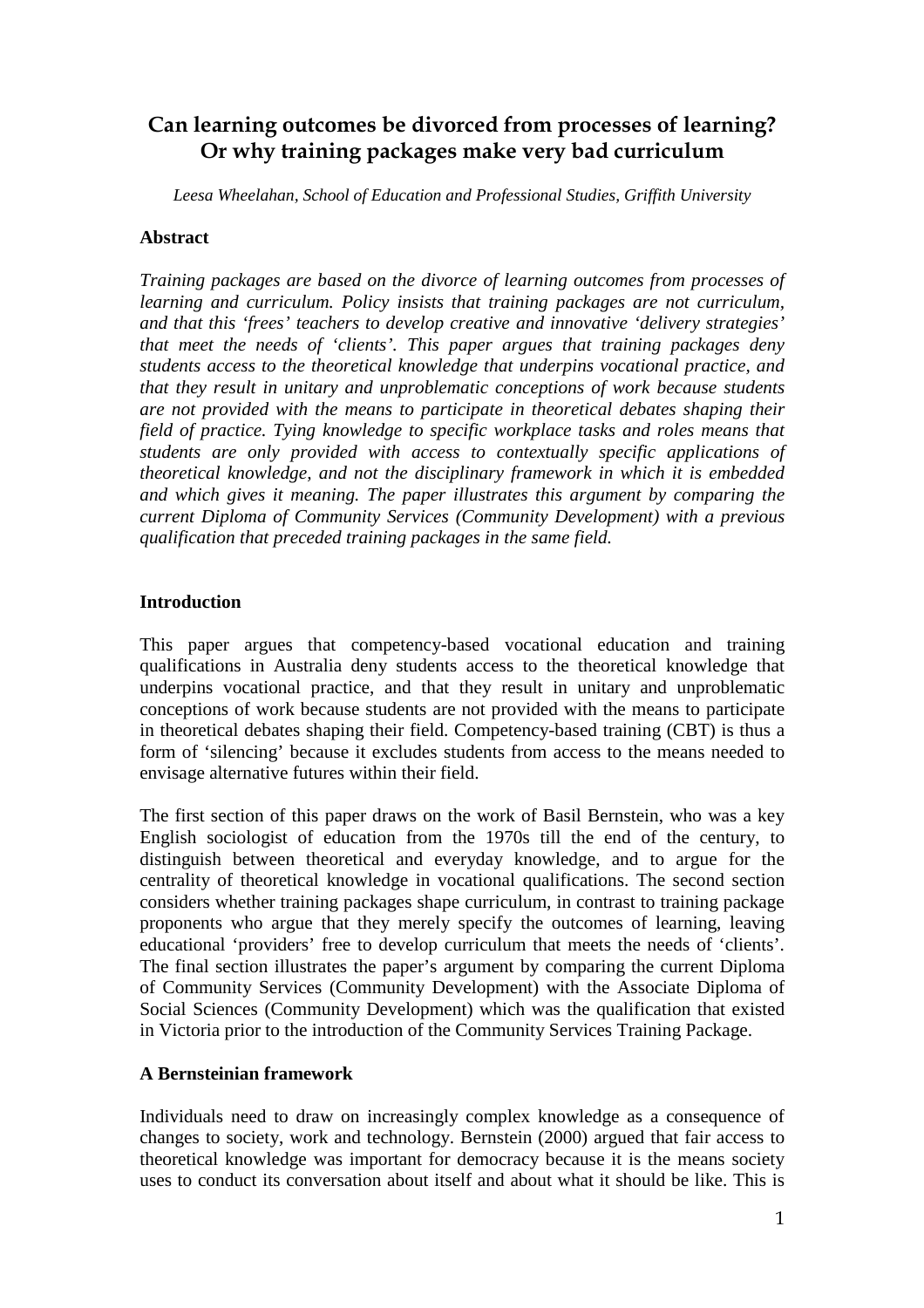why theoretical knowledge is socially powerful knowledge. Access to theoretical knowledge is also increasingly important in work. Young (2006: 115) argues that while all jobs require context-specific knowledge, "many jobs also require knowledge involving *theoretical* ideas shared by a community of specialists" located within the disciplines. Workers need to be able to use theoretical knowledge in different ways and in different contexts as their work grows in complexity and difficulty. This means that occupational progression is strongly related to educational progression, because education is the main way in which most people are provided with access to theoretical, disciplinary knowledge. It also means that all qualifications should provide students with the disciplinary knowledge they need to study at a higher level within their field in addition to immediate occupational outcomes. VET qualifications do not do this because of their current exclusive focus on workplace-specific outcomes.

Bernstein (2000)argued that theoretical knowledge differs from everyday knowledge because each is embedded in a different system of meaning. Theoretical knowledge is *general, principled* knowledge. It is organised as "specialised symbolic structures of explicit knowledge" in which the integration of knowledge occurs through the integration of *meanings* and not through relevance to specific contexts (Bernstein 2000: 160). Students need access to the disciplinary system of meaning as a condition for using knowledge in contextually specific applications. For example, students need access to mathematics as a condition for *understanding* and applying particular formulas, and if they are to use these formulas in different contexts. In contrast, everyday knowledge is *particularised* knowledge, because its selection and usefulness is determined by the extent to which it is relevant in a particular context (Gamble 2006). This is the tacit, context-dependent knowledge of the workplace. Bernstein (2000: 157) explains that everyday knowledge is "likely to be oral, local, context dependent and specific, tacit, multi-layered, and contradictory across but not within contexts."

Theoretical knowledge organised through disciplinary frameworks is also strongly *classified* knowledge because the boundaries between it and everyday knowledge are clearly defined, and because each of the academic disciplines has a specialised language and strong boundaries that insulates it from other disciplines. In contrast, everyday knowledge is weakly classified because its contextual relevance is of primary importance. The way an academic discipline is structured has implications for the way in which it is translated for pedagogic transmission. Induction into a particular academic discipline requires induction into its system of meaning, which may have implications for the way knowledge is selected, sequenced, paced and evaluated. This is the 'how' of pedagogic practice, and Bernstein refers to this as the process of *framing*. The more hierarchical a body of knowledge (for example, physics) the more likely it is that pedagogy will need to be strongly sequenced because students need to understand what came before in order to understand what comes after (Muller 2006).

VET qualifications are more likely to be based on *applied* disciplinary knowledge compared to academic qualifications, because the applied disciplines consist of disciplinary knowledge that has been recontextualised for use in a vocational field of practice (Barnett 2006; Young 2006). VET qualifications also differ from academic qualifications because the purpose of academic qualifications is to induct students into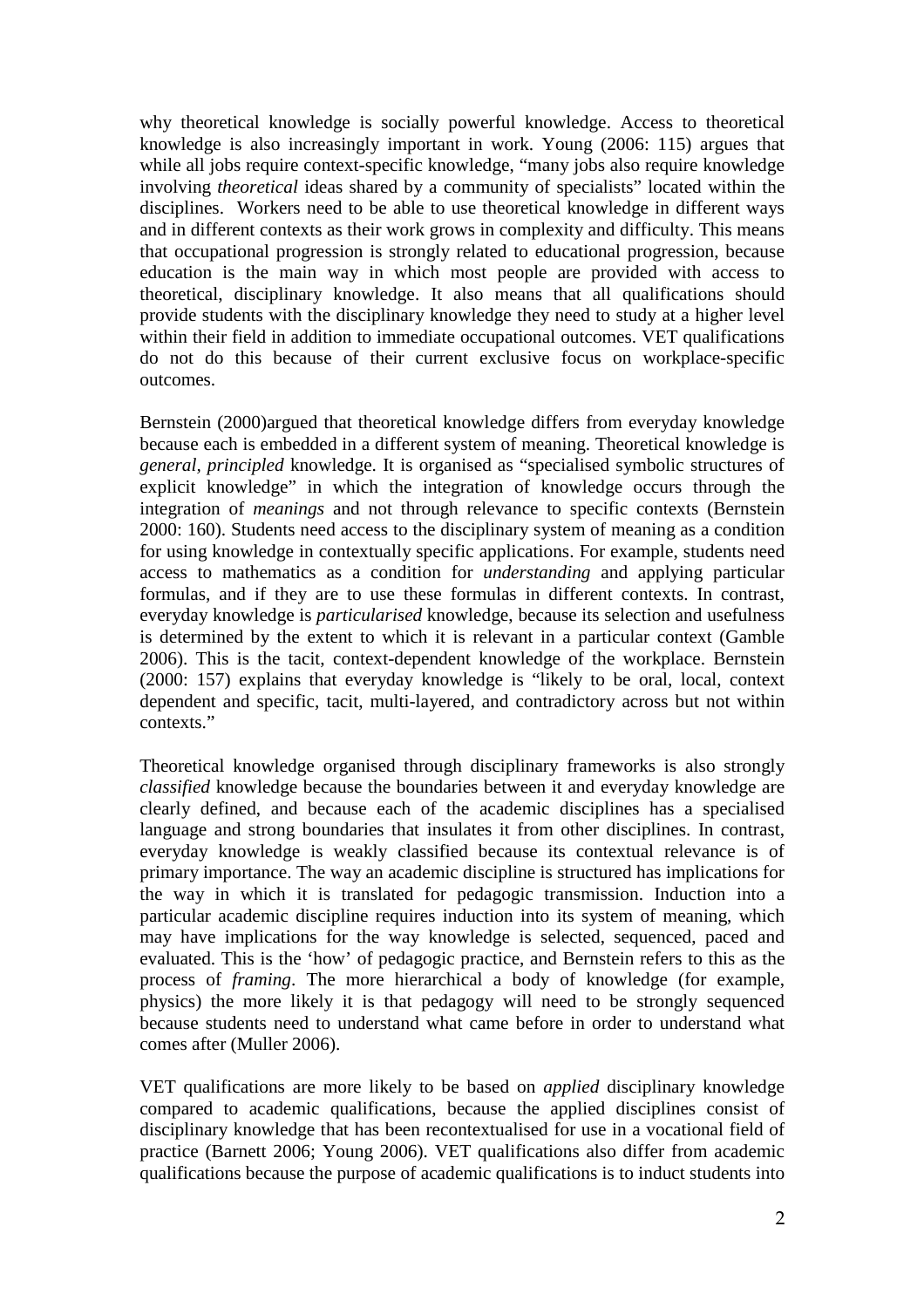a body of knowledge, whereas the purpose of vocational qualifications is to induct students into a field of practice and the theoretical knowledge that underpins practice as the basis for integrating and synthesising each. Vocational curriculum shares this feature with curriculum for the professions, so there is continuity between vocational and professional education. While the purpose of academic and vocational/ professional education is different, both academic and vocational teachers need to ensure that curriculum provides students with the capacity to *recognise* different types of knowledge so that they can, for example, distinguish between physics and chemistry or sociology and micro-economics. It is essential that these boundaries are rendered visible so that students can recognise and *use* knowledge appropriately.

Vocational curriculum consequently needs to 'face both ways' and provide students with access to both types of knowledge – to the theoretical knowledge that underpins vocational practice within a field, and to the tacit, context-dependent knowledge of the workplace. Trying to collapse the distinction between each type of knowledge does violence to both. It also means that the distinction between TAFE as an educational institution and the workplace as a site of learning is important. An exclusive focus on learning in the workplace denies students access to disciplinary systems of meaning, because, generally speaking, students have access only to contextually specific applications of theoretical knowledge in the workplace, and not to the system of meaning in which theoretical knowledge is embedded. This is because knowledge in the workplace is weakly classified and selected on the basis of its relevance. Similarly, an exclusive focus on learning theoretical knowledge in TAFE does not provide students with access to the tacit, context-dependent knowledge of the workplace. *Both* sites of learning are needed. The problem is that in Australia VET qualifications face only one way, to the workplace.

#### **Do training packages constitute curriculum?**

The introduction of training packages caused fierce debate within Australia, so much so that Schofield and McDonald (2004c) called for a 'new settlement' to underpin them in their high level review of training packages in 2004. Teachers have resisted training packages because of concerns that they downplay the importance of underpinning knowledge (Smith and Keating 2003: 169). In response to the argument that training packages strip underpinning knowledge, particularly disciplinary knowledge, from VET qualifications, supporters of training packages argue that qualifications and units of competency merely specify the outcomes of training and the criteria that are used to assess whether those outcomes have been achieved (Schofield and McDonald 2004c). This is because learning *outcomes* have been divorced from *processes* of learning, and this means that 'providers' and teachers are free to develop a curriculum approach that most suits their 'clients'. The putative problem is that teachers and other stakeholders have interpreted training packages as curriculum when they are meant to be nothing of the sort. For example, Schofield and McDonald (2004b: 2) say that "Consistent with their outcomes-based orientation, Training Packages are silent on how teachers and trainers should or could design the curriculum to achieve these outcomes." In theory, it should be possible to construct 'subjects' that draw various components from units of competency and recombine and reconstitute these around subjects, if it was thought appropriate to do so.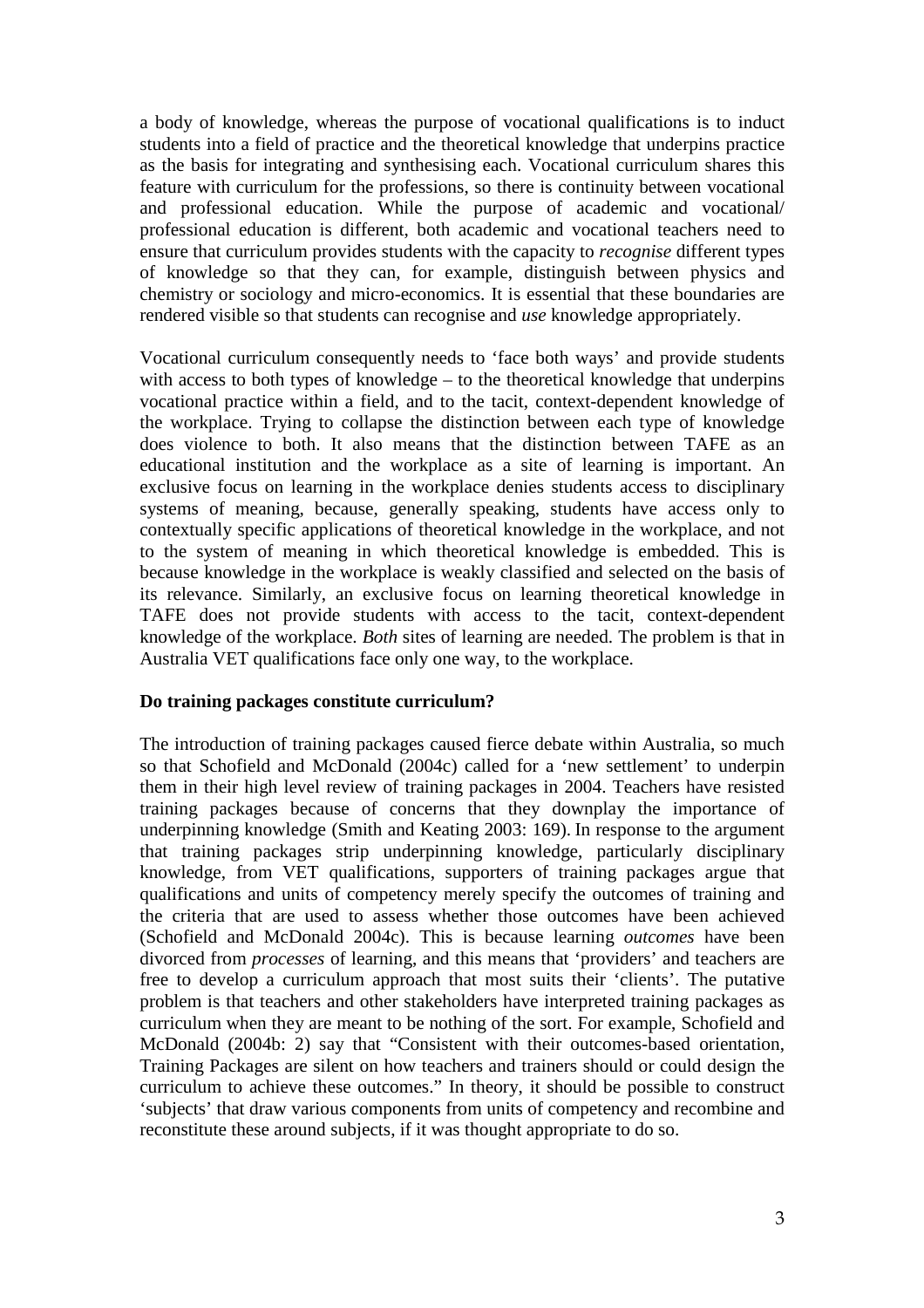However, units of competency in training packages are specific. They include, among other things, elements of competency (that break down the unit of competency into demonstrable and assessable outcomes or actions), performance criteria that specify the required level of performance, required knowledge and skills, a range statement that describes the contexts and conditions in which the performance criteria apply, and evidence guides that describe the underpinning knowledge and skills that need to be demonstrated (assessed) to prove competence (DEST 2006: 117). The 'rules' surrounding training packages and units of competence are that while knowledge must be included, it should be in context, and should "only be included if it refers to knowledge actually applied at work" (DEST 2006: 114). Performance criteria include "the primary context and source of knowledge and the skills that need to be applied" (DEST 2006: 139). The *Training Package Development Handbook* (DEST 2006: 126) says that: "Performance criteria must be expressed precisely to enable appropriate training and assessment." Furthermore:

"Units of competency that integrate knowledge into the overall performance specification of the unit and the assessment process advice *should fully include all relevant knowledge as it is applied in a work role*. This supports integrated training and assessment strategies in most cases. A training organisation may nonetheless determine that it is efficient and a supportable learning or assessment strategy to aggregate common knowledge topics from a number of related units." (DEST 2006: 140, emphasis added)

This reveals the way knowledge is classified in training packages, and it is not on the basis of disciplinary knowledge. Knowledge is distinguished by the way in which it is applied *at work* and not by *systems of meaning*. While it is possible to aggregate common knowledge for the purposes of teaching, this is primarily as an efficiency measure and because it may be a "supportable learning or assessment strategy", however, the primary source of knowledge (and skill) are the performance criteria. Knowledge is derived from workplace standards, not disciplinary systems of meaning.

This collapses the distinction between theoretical and everyday knowledge by delocating theoretical knowledge from the system of meaning in which it is embedded and tying it to specific contexts (Bernstein 2000). It results in weak classification of knowledge because the boundary between the theoretical and everyday is not visible, and weak framing because it does not distinguish contexts of learning by privileging workplace learning, or by stipulating the sequencing of knowledge. It translates knowledge from being general and principled knowledge to particularised knowledge, because its selection and usefulness is determined by the extent to which it is relevant in a particular context. Students thus have access to knowledge in its particularised form, but are not provided with the means to relate it to its general and principled structure and system of meaning.

Moreover, the funding and reporting requirements make it difficult for 'providers' to construct subjects or modules by drawing knowledge components from a range of units of competency. While training packages are national qualifications, they are administered by state governments, and some states still fund qualifications on the number of notional hours they think providers need to deliver specific units of competency (Smith and Keating 2003: 153). Funding is thus tied to specific units of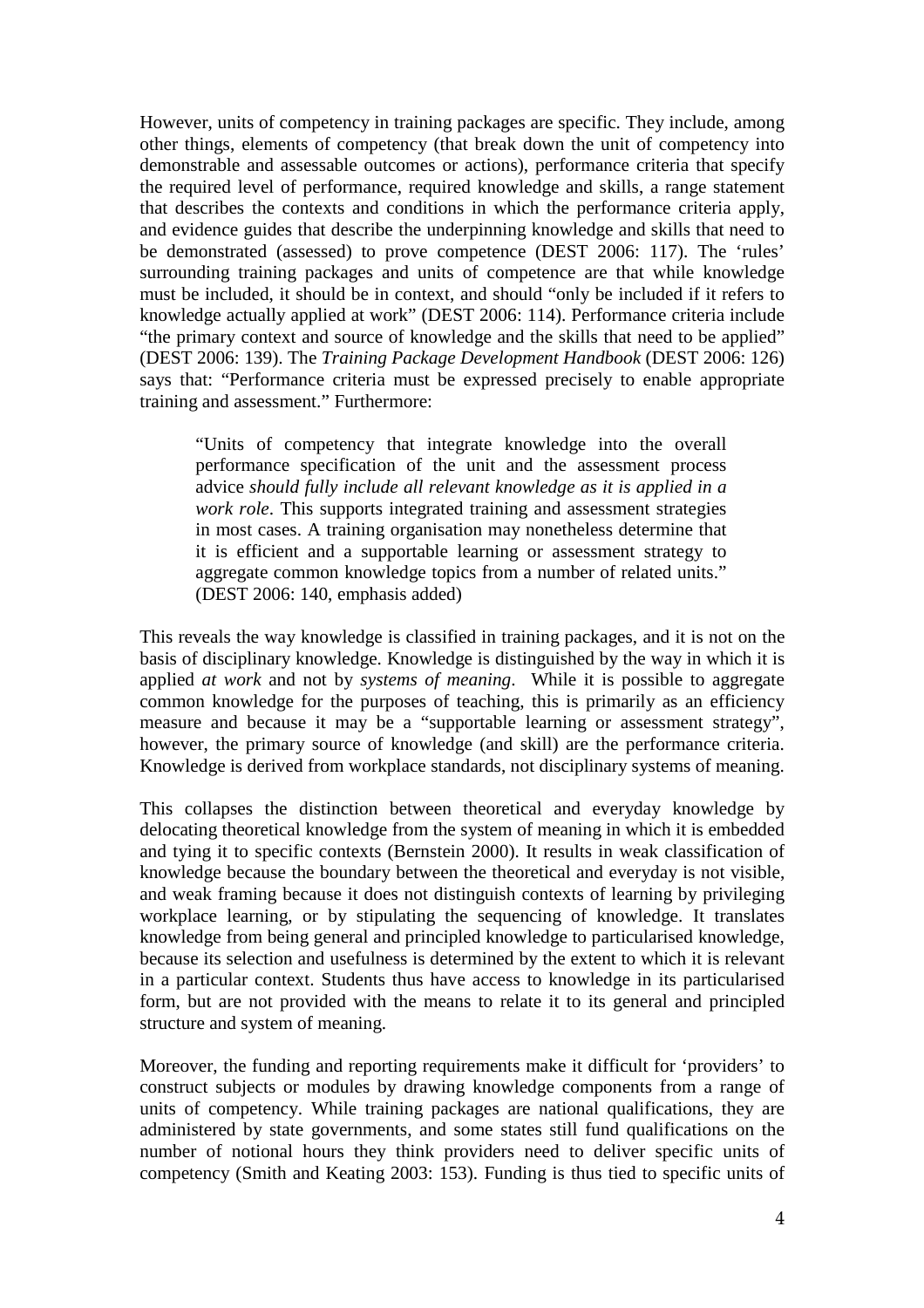competency. VET providers must also report outcomes to government on the basis of units of competency. The funding and reporting requirements impose restrictions on institutions that mean that in most cases, institutions enrol students in units of competency and not subjects that have been created by drawing together knowledge components into a coherent framework.

Training packages shape curriculum because they stipulate the nature of assessment, and this means that there are limits on the what and how of *learning*, because, as Bernstein (2000: 36) explains "Content is transformed into evaluation. Context is transformed into transmission." Bernstein explains that *evaluation* condenses the meaning of discourses shaping pedagogic practice, because the evaluative rules "regulate pedagogic practice at the classroom level, for they define the standards which must be reached" (Bernstein 2000: 115).

It is clear that training packages *do* shape teaching and learning, and that they constitute an important component of curriculum, because they specify *what* is to be taught and, in broad terms, *how* it should be assessed. The point of training packages was that they would reshape teaching and learning in VET so that it was more 'industry responsive'. They were meant to change the what and how of learning. Schofield and McDonald (2004a: 2) say that training packages are more than industry-endorsed products that have replaced curriculum, because they encapsulate "the rules of the VET game" and ensure that VET delivers what industry wants. The end result is that students are enrolled in, taught within the framework of, and assessed on the basis of, units of competency. This is curriculum by any other name.

#### **Community development diplomas before & after training packages**

Table 1 shows the structure of the old associate diploma in community development prior to the introduction of training packages, and the training package diploma in community development. It only includes core modules and units and not electives. Both programs are normally two years duration. The associate diploma module titles indicate that it is based on applied disciplinary knowledge relevant to community development, but that it is strongly classified disciplinary knowledge nonetheless. Progression through the program was strongly sequenced. For example, students could not undertake Social Policy unless they had completed or were concurrently enrolled in Australian Society: A Sociological Introduction Parts 1 and 2 and Political Economy and Community Development Parts 1 and 2. The program incorporates 'practice' based requirements through the fieldwork components, but also through modules that integrate theory and practice such as Practical Strategies for Social Change, which came towards the end of the program and required students to participate in, analyse and theorise a social action campaign. Fieldwork tutorials preceded fieldwork practice, so the situated knowledge of the workplace was pedagogised for curriculum. The program 'faced both ways' to disciplinary knowledge and the field of practice through the subjects that faced towards theory and practice respectively and through the subjects that integrated both.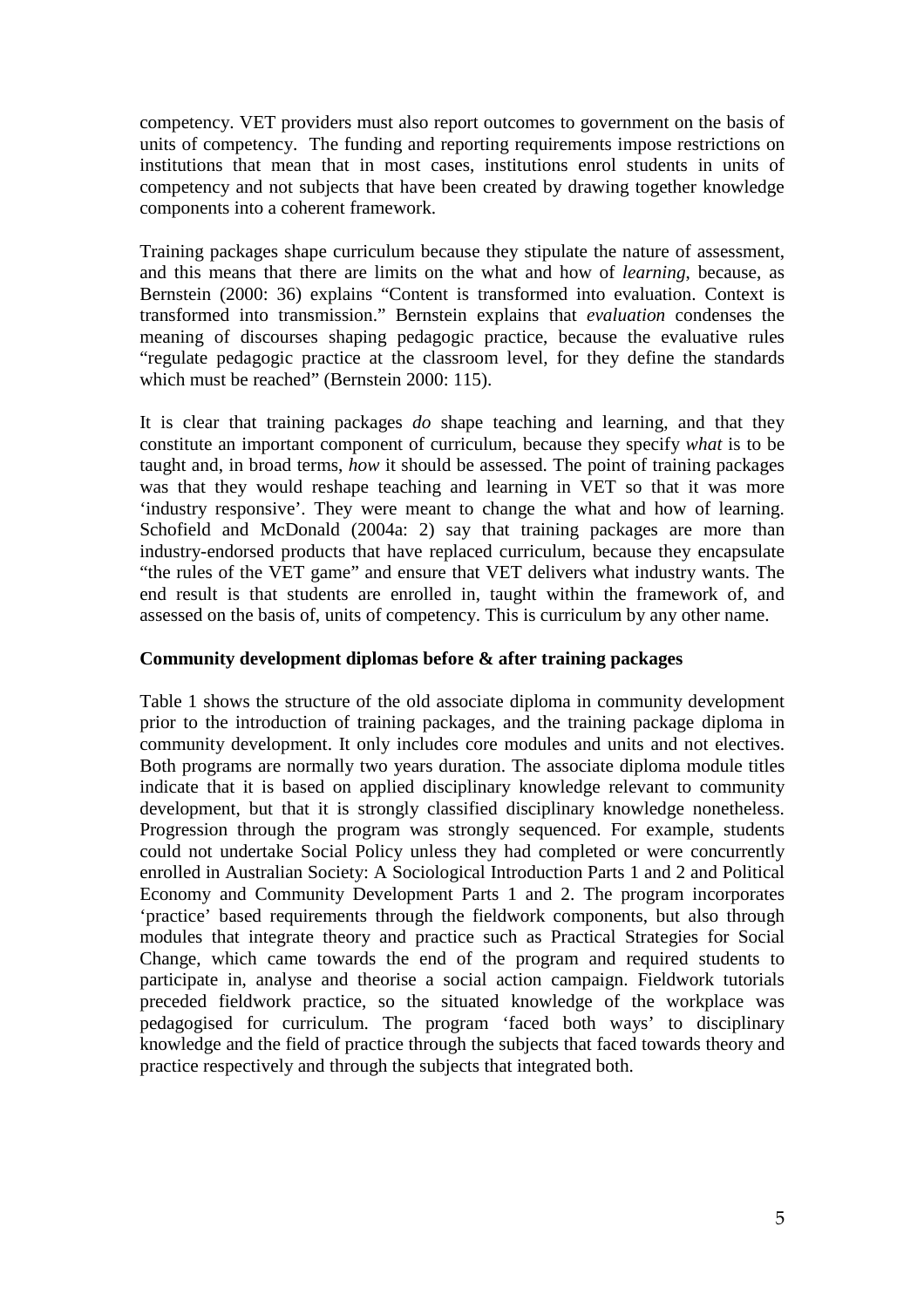|  |                                                                      | Table 1: Structure of the 'new' Diploma of Community Services (Community Development) |
|--|----------------------------------------------------------------------|---------------------------------------------------------------------------------------|
|  | & 'old' Associate Diploma of Social Sciences (Community Development) |                                                                                       |

| 'New' Diploma*                                | 'Old' Associate Diploma**                     |  |  |
|-----------------------------------------------|-----------------------------------------------|--|--|
| Undertake systems advocacy                    | Introduction to Community Development         |  |  |
| Implement a community development             | Australian Society: A Sociological            |  |  |
| strategy                                      | <b>Introduction Part 1</b>                    |  |  |
| Develop and implement a community             | <b>Political Economy &amp; Community</b>      |  |  |
| development strategy                          | Development 1                                 |  |  |
| Develop and implement community programs      | Introduction to Study and Community           |  |  |
|                                               | Development                                   |  |  |
| Develop community resources                   | Group and Personal Communication 1            |  |  |
| Support community action                      | <b>Fieldwork Tutorial 1</b>                   |  |  |
| Support community leadership                  | Human Rights and Advocacy                     |  |  |
| Develop, implement and promote effective      | Australian Society: A Sociological            |  |  |
| communication techniques                      | <b>Introduction Part 2</b>                    |  |  |
| Respond holistically to client issues         | <b>Political Economy &amp; Community</b>      |  |  |
|                                               | Development 2                                 |  |  |
| Meet statutory and organisational information | <b>Information Access</b>                     |  |  |
| requirements                                  |                                               |  |  |
| Develop new networks                          | <b>Fieldwork Placement</b>                    |  |  |
| Work with other services                      | Organisations, Change and Community           |  |  |
|                                               | Development                                   |  |  |
| Implement and monitor OHS policies and        | Research 1                                    |  |  |
| procedures for a workplace                    |                                               |  |  |
| Undertake research activities                 | Group and Personal Communication 2            |  |  |
| Develop and implement policy                  | <b>Social Policy</b>                          |  |  |
| Manage research activities                    | <b>Fieldwork Placement</b>                    |  |  |
|                                               | Social Action - Analysis of Theory and        |  |  |
|                                               | Practice                                      |  |  |
|                                               | Research 2                                    |  |  |
|                                               | <b>Fieldwork Tutorial 2</b>                   |  |  |
|                                               | <b>Practical Strategies for Social Change</b> |  |  |
|                                               | <b>Fieldwork Placement</b>                    |  |  |

\* Community Services and Health Industry Skills Council (2005a: Vol 2 of 4, pp. 123-124)

\*\* Office of Further and Training Education Victoria (1997: A2 – A3)

In contrast, 'spaces' in the program structure in the training package diploma are defined and distinguished in curriculum through their relationship to work tasks or roles. Knowledge is weakly classified because it does not distinguish disciplinary fields and nor does it distinguish 'everyday' knowledge from theoretical knowledge. Students are enrolled in discrete units of competency; they do not enrol in disciplinary subjects (or modules), even subjects based on applied disciplinary knowledge. While students may be constrained in their unit choice and sequencing by way in which the provider chooses to offer them, there are no rules stipulating prerequisites or corequisites.

Disciplinary knowledge is also weakly classified within units of competency. This is clear if we compare and contrast the unit of competency 'Develop and Implement Policy' in the training package Diploma (CSHISC 2005b: 591-596), with the module 'Social Policy' in the Associate Diploma (OFTE 1997: A-85 – A-88). The module descriptor for 'Social Policy' explains that it explores the "context, development and implementation of social policy in Australia", which includes exploration of "debates surrounding the role of the welfare state and other areas of contention". It also includes the way in which the "social, political and economic context impacts on social policy formulation, implementation and evaluation" as the basis for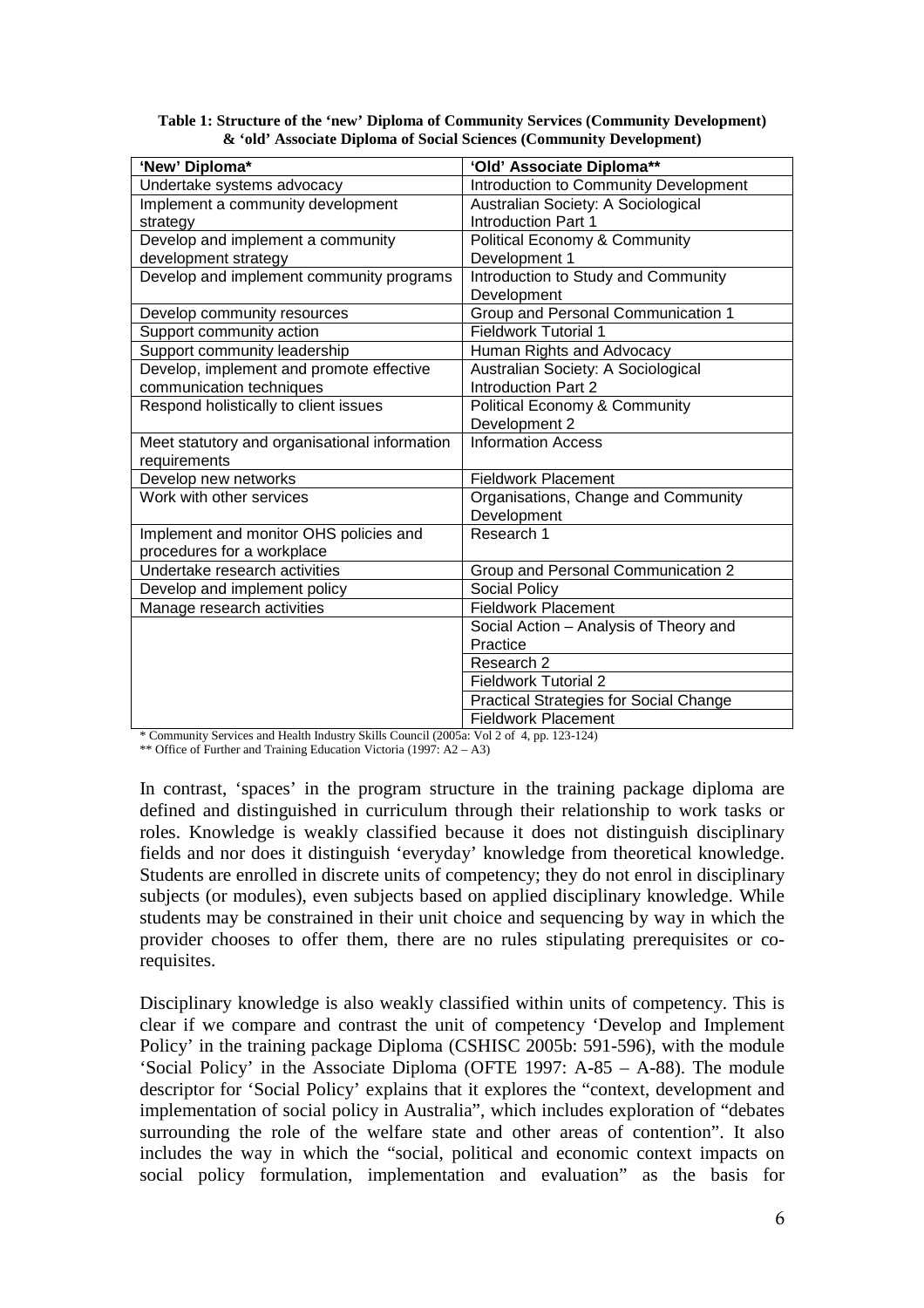"understanding of contextual factors" which then become "the basis for conducting policy analysis as an instrument for empowerment and social change". The Summary of content includes the following topics:

- The State
- The Welfare State
- Definitions of social welfare
- Models of social policy
- Current social policy debates
- Implementation/evaluation issues
- Community Development Issues.

The assessment requires students to, among other things, "analyse underlying assumptions, values and theory of policy formulation". Students must analyse economic, social and political factors that influence policy development and evaluate "current debates on social policy within a community development context". Students are provided with access to general, principled knowledge as a means of understanding the particular, and they are invited to participate in 'society's conversation' by participating in debates within their field of practice. These debates involve competing understandings of society and the state, and competing conceptions about human rights (including social rights) and citizenship, particularly when the Social Policy module is considered relationally to other modules in the program such as Human Rights and Advocacy, and the modules in sociology and political economy.

In contrast, the unit descriptor for 'Develop and implement policy' states that it is about "Developing and applying policy initiatives in the workplace." There are four elements of competency, which are:

- 1. Research and consult with others to develop policies
- 2. Test draft policies
- 3. Develop policy materials
- 4. Implement and review policies

There are 17 performance criteria related to the elements of competency. The essential knowledge that must be assessed through the performance criteria is as follows:

- Principles and practices of policy development
- Relevant policy at national and state level
- Key stakeholders at local, national and state level
- Organisational consultation processes
- Evaluation and review processes
- Organisational business and corporate plans and philosophy
- Funding bodies and their requirements

The 'essential skills' that must be demonstrated are:

- Documentation and report writing
- Policy development
- Research and consultation
- Promotion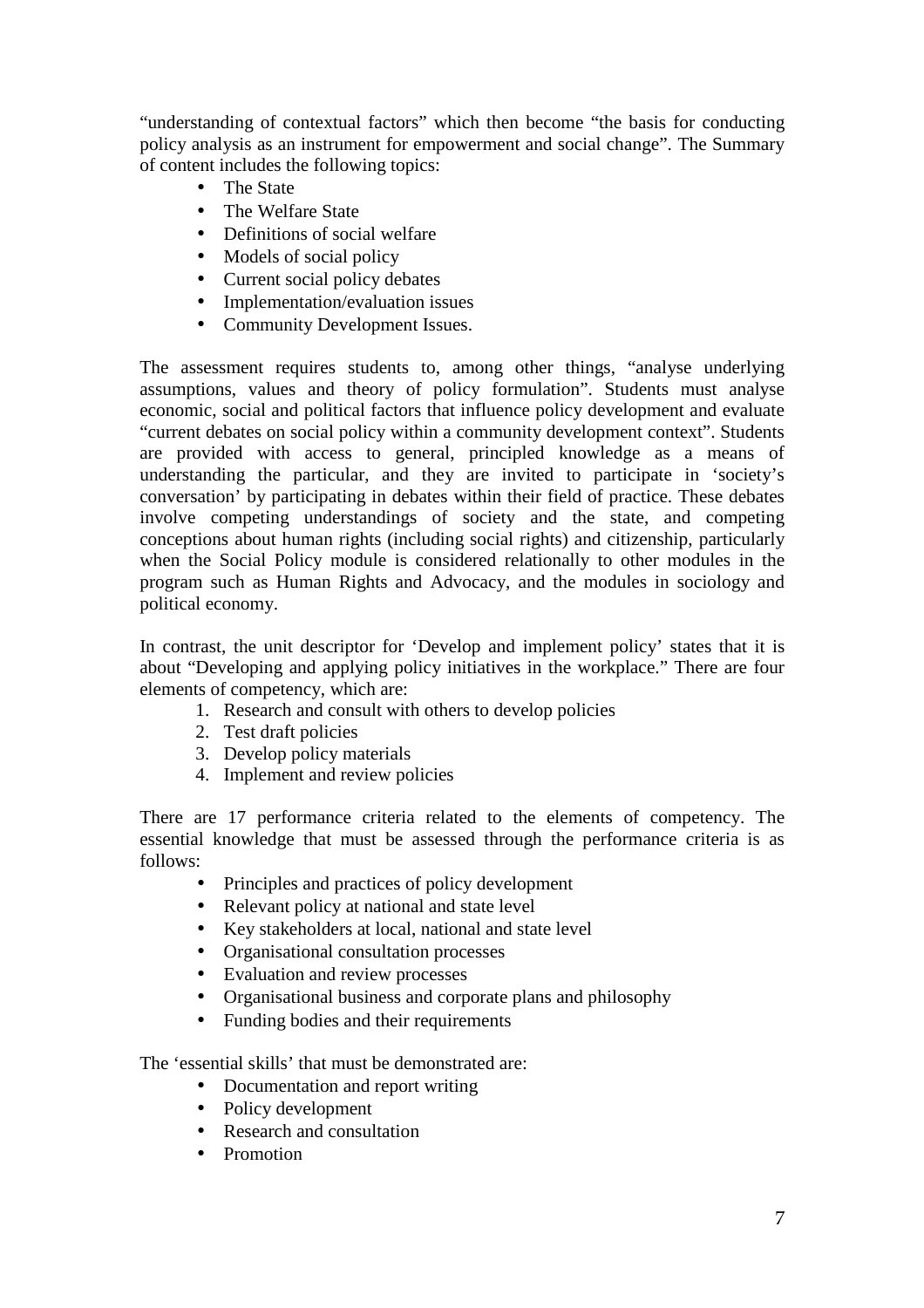The essential knowledge and skills show that students are introduced to conceptual and theoretical language (for example, "Principles and practices of policy development") but that such language is delocated from the system of meaning or from the theoretical, relational shaping of the concepts. "Principles and practices of policy development" is so ambiguous that it could be interpreted in many ways, including ignoring the way such issues are explored in the theoretical literature that shape policy studies. This can give the impression that the principles and practices of policy development have been settled, rather than subject to contest and debate because different understandings of society and citizenship are invoked. It may well be that teachers interpret this essential knowledge as requiring induction into the field of social policy and its debates, but that this interpretation *will* be used cannot be assured as it is widely open to interpretation. The notion that units of competency can be interpreted in unproblematic and uniform ways resulting in commensurable outcomes wherever the program is delivered is clearly not supported. Learning *processes* cannot be distinguished from learning *outcomes*.

There is no differentiation between the *level* and *type* of knowledge that is required in 'Develop and implement policy'. Broad principles and theories (where they can be identified) are not distinguished from applied concepts (such as 'Evaluation and review processes'); or from contextualised knowledge (such as "Key stakeholders at local, national and state level" and "Funding bodies and their requirements"); or from situated knowledge (such as "Organisational consultation processes"). Indeed, "Organisational consultation processes" could be interpreted as requiring access to social policy concepts and theories around organisations, or it could be interpreted as knowing how one's own organisation does things, because that is the way they are done.

The focus in the elements of competency is on *procedural* tasks. Students are not required to evaluate and analyse as part of the elements of competency, and the elements of competency and performance criteria are tied to the specific. For example, the performance criteria associated with the first element of competency "Research and consult with others to develop policies" requires:

- 1.1 Existing organisational, government and other policies relevant to the issue are evaluated to determine their currency and relevance for the organisation and its clients
- 1.2 Appropriate research and consultation which will contribute to policy development is undertaken and documented in accordance with organisational policies and procedures
- 1.3 Relevant stakeholders are consulted throughout the policy development process to ensure relevance and acceptance of the product
- 1.4 Appropriate mechanisms are provided to facilitate open constructive discussion about policy issues and their possible resolution
- 1.5 Policies are developed which reflect the culture, values and objectives of the organisation
- 1.6 Resourcing implications of implementation and review mechanisms are included in policies

The range statement says that "Appropriate research may include":

- State, national or local level
- Written or oral sources of information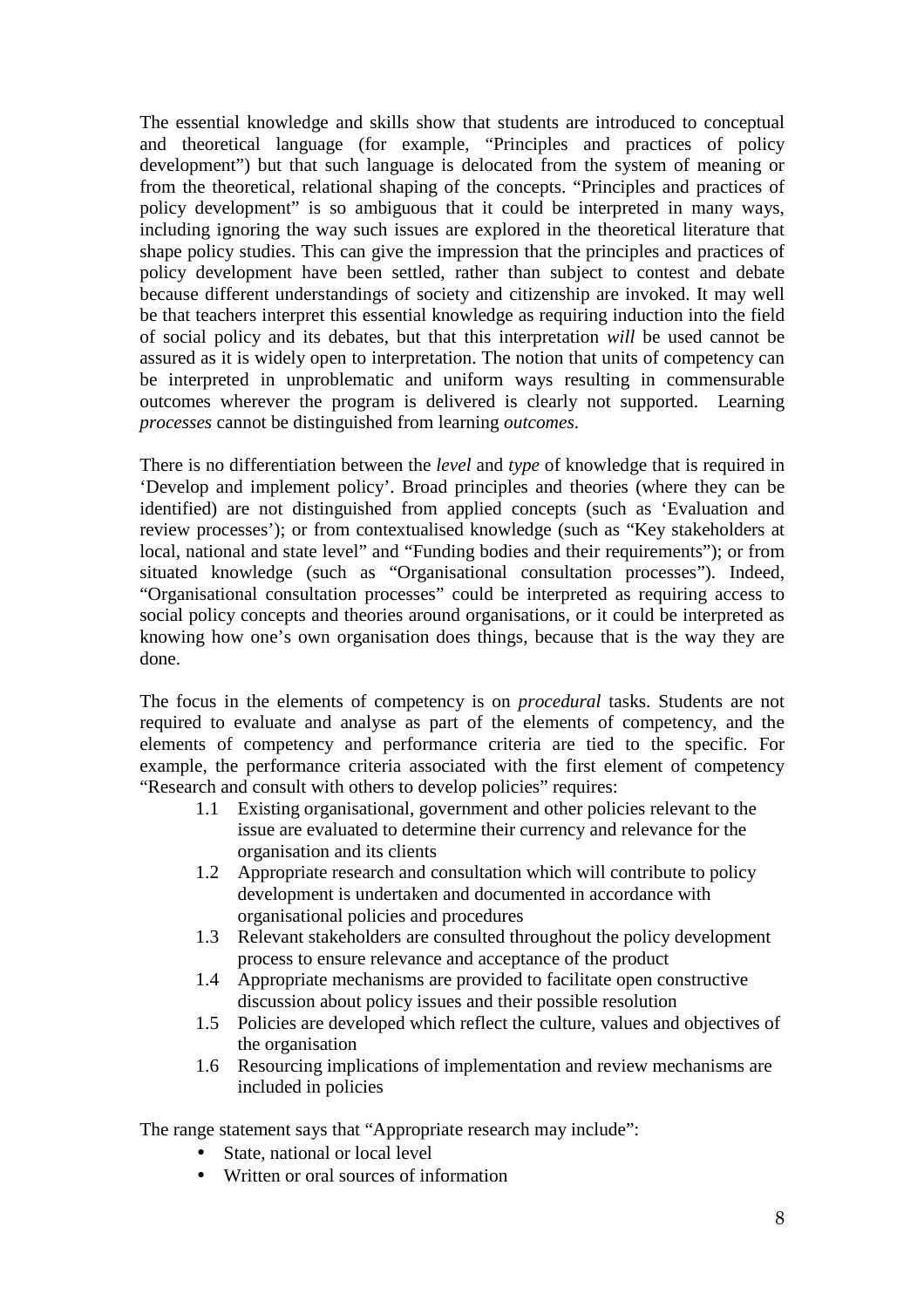The complexity of policy research is absent, as are the 'recognition rules' students need to distinguish between and evaluate formal and informal approaches to research, and between different kinds of information. This absence is not remedied by the compulsory unit "Manage research activities" (CSHISC 2005b: pp. 591 - 596). The elements of competency and performance criteria in this unit of competency are similarly tied to the specific, and the most conceptual statement is one performance criterion, which requires that "Issues related to ethics, validity and reliability are incorporated in research designs". This does not provide students with access to the debates around research and research paradigms. This is an important absence, because debates about research paradigms are part of broader debates within social science about the nature of society and individuals, and this is one reason why research is so contested in these disciplines.

The titles of the units in the diploma are presented as neutral or uncontested descriptions of workplace tasks or roles. However, *within* units of competency, individuals and groups are described as clients or consumers. For example, the elements of competency within the unit "Undertake systems advocacy" are as follows:

- 1 Obtain, analyse and document information relevant to the needs of clients as a community of interest within the general community
- 2 Work with consumers, service users, services and other stakeholders to develop strategies to address identified needs
- 3 Advocate for and facilitate the implementation of strategies developed to address the needs of clients with specific needs (CSHISC 2005b: 91)

The key debates within community development surrounding the nature of social change, power relations and the human actor are absent. The essential knowledge in this unit of competency includes the requirement that students demonstrate knowledge about the "Structural, political and other social factors which operate to maintain discrimination against clients, consumers and service users". Students are required to demonstrate knowledge of issues that are relevant to client groups, how these are contextualised by policy, an understanding of the balance between the rights of the community and clients, as well as specific knowledge to do with legislation, policy and stakeholders (CSHISC 2005b: 94). However, none of this is framed in terms of *debates* around these issues, and the fact that individuals are designated as clients, consumers and service users demonstrates that the human actor is defined through a consumer (i.e., market) relation, and that the underpinning philosophy is human capital theory. The range statement lists the strategies that students may be expected to implement in a community development context and this list includes public meetings but it does not include demonstrations or protests, strategies that are permissible within a pluralist theoretical framework, let alone more radical perspectives.

Students are excluded from controversies and debates through the designation of 'spaces' in the structure of the training package diploma as unproblematic descriptions of workplace tasks or roles, when they are part of the contests that shape the community development field. Similarly, the insistence on 'clients' within units of competency is presented as an unproblematic description of the relationship between community development workers and those with whom they work, yet the conceptual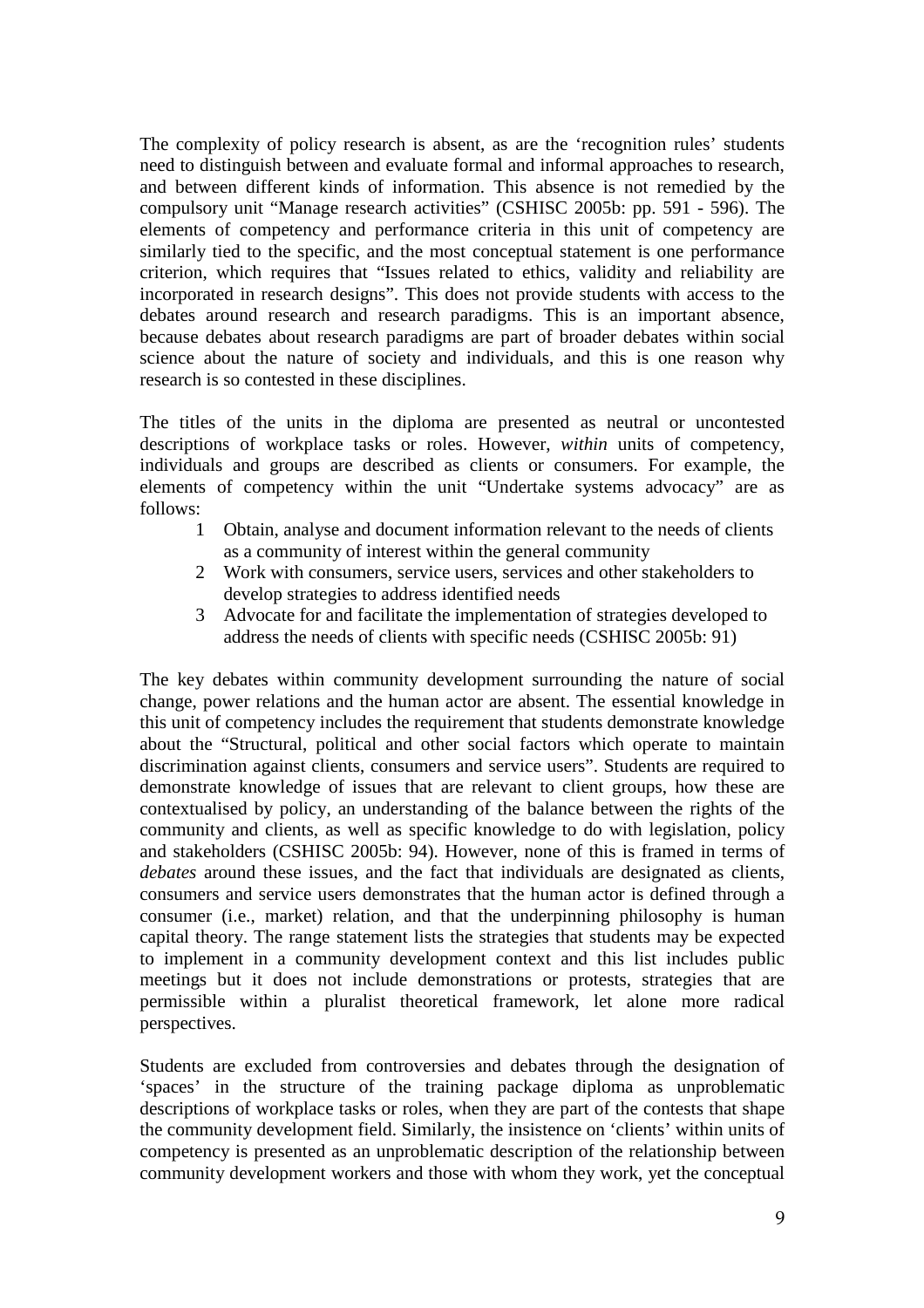basis of this relationship as a market relation between consumers and service providers (and hence the diploma) is not made explicit. The conceptual basis is takenfor-granted and rendered invisible as a consequence. This constitutes a process of silencing, with the consequence that students are denied "access to the forms of knowledge that permit alternative possibilities to be thought" (Beck and Young 2005: 193).

Community development students need access to competing accounts of the human actor and their relationship to society and the way these shape practice (often implicitly and tacitly) as a precondition for developing a critical approach to practice in their field. They do not need to be, and cannot be, philosophers or sociologists, because the purpose of their program is to prepare them for a field of practice, but they do need access to the applied disciplinary knowledge drawn from these disciplines as the basis of practice in their field if they are to participate in shaping their field. The content and the structure of the Diploma of Community Services (Community Development) reinforce each other to result in students' exclusion from key debates in their field.

## **Conclusion**

The basis of VET qualifications is that units of competency must be based on workplace tasks or roles. Knowledge is tied to workplace tasks and roles, and only included in units of competency if actually applied at work. This collapses the distinction between theoretical and everyday knowledge through privileging the everyday. It delocates theoretical knowledge from the system of meaning in which it is embedded and transforms it from general, principled knowledge to particularised knowledge. It results in knowledge that is weakly classified and framed between units of competency in the way 'spaces' are defined and insulated from each other, and within units of competency through the specification of underpinning knowledge which does not distinguish between abstract, applied, contextual and situated knowledge.

The weak classification and framing of knowledge means that students are not provided with the means to recognise and distinguish knowledge and its boundaries. They are not provided with the means for distinguishing between theoretical and everyday knowledge. Students are not introduced to a disciplinary style of reasoning that they can then use to consider the theoretical basis of their practice. They are not able to participate in debates shaping their field and this results in unitary and unproblematic conceptions of work because work cannot be problematised. They are also denied access to knowledge they can use in other contexts, including as the basis for their participation in society's conversation more broadly.

# **References**

Barnett, Michael (2006), Vocational knowledge and vocational pedagogy, in Young, M. and Gamble, J. (eds.), *Knowledge, Curriculum and Qualifications for South African Further Education*, Cape Town: Human Sciences Research Council.